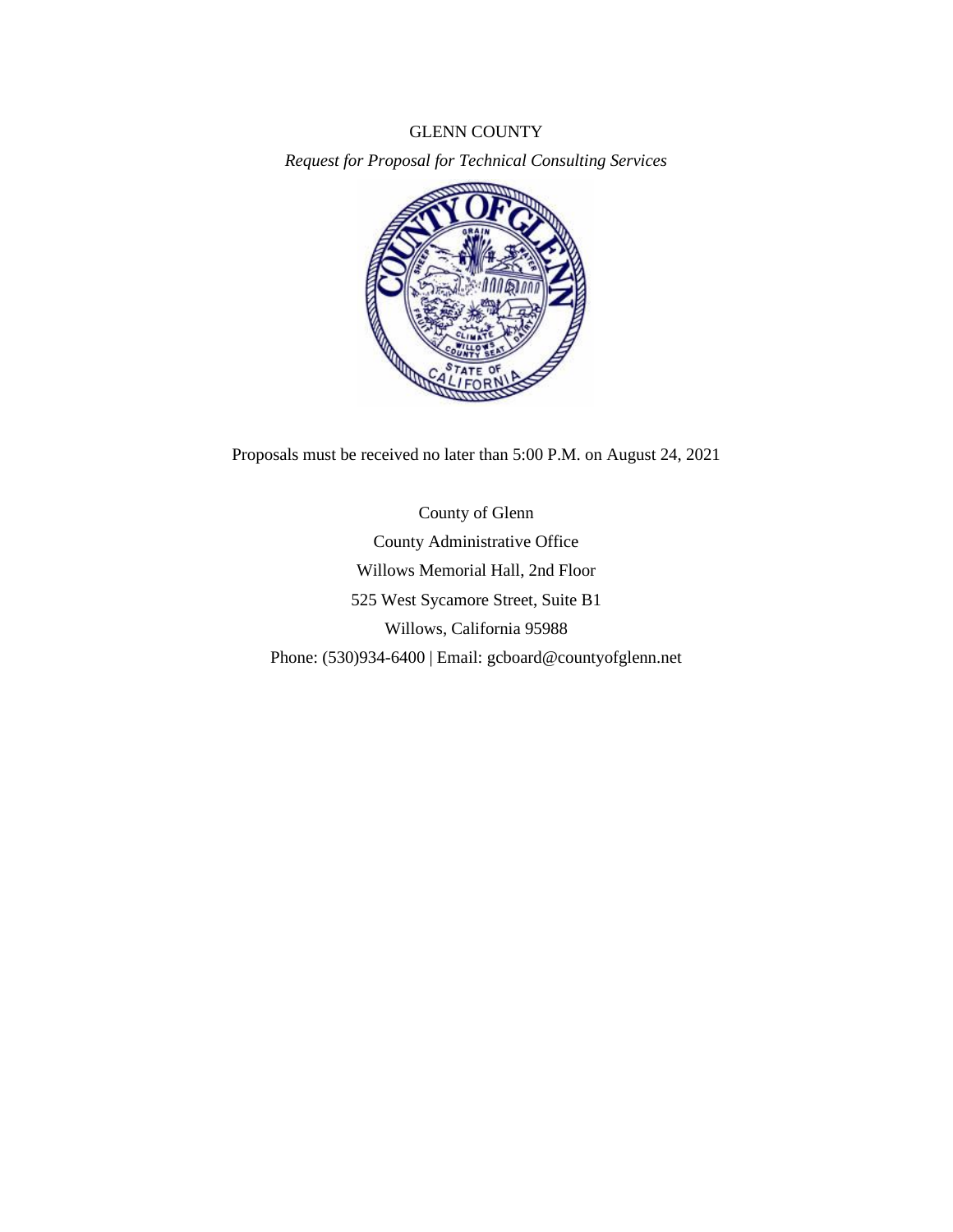# **GLENN COUNTY REQUEST FOR PROPOSAL FOR TECHNICAL CONSULTING SERVICES**

# **Responses to Vendor Questions:**

Is there any budget allocated for this contract? If yes, can you please let us know the same? The recommended budget for the Fiscal Year 2021-22 is posted on the Glenn County website under the June 15, 2021 Board of Supervisors [Minutes](https://glenncounty.granicus.com/MinutesViewer.php?view_id=8&clip_id=1979) and Agendas.

### Please specify the total budget allocated for this contract?

The recommended budget for the Fiscal Year 2021-22 is posted on the Glenn County website under the June 15, 2021 Board of Supervisors [Minutes](https://glenncounty.granicus.com/MinutesViewer.php?view_id=8&clip_id=1979) and Agendas.

Is Subcontracting allowed for this opportunity, if so, are there any specific participation goals to be met? Please review Section 8. Subcontracting and Assignment included in Attachment B. of the Request for Proposals (RFP) Independent Contract Agreement.

## Is there an incumbent on the contract?

The incumbent contract award is posted on the Glenn County website under the August 15, 2017 Board of Supervisor[s Minutes](https://glenncounty.granicus.com/MetaViewer.php?view_id=9&clip_id=1646&meta_id=155747) and Agendas.

If yes, could you please let us know the incumbent name and spending done on contract so far? See incumbent contract award (noted above) for the name. Glenn County spent \$1,858,776.95 on this contract agreement from 09/01/2017 to 08/11/2021.

## Who is the incumbent and are they eligible for applying for this RFP.

The original contract award is posted on the Glenn County website under the August 15, 2017 Board of Supervisor[s Minutes](https://glenncounty.granicus.com/MetaViewer.php?view_id=9&clip_id=1646&meta_id=155747) and Agendas. Yes, the incumbent is eligible to respond to this RFP.

#### Please provide last year spent on this contract.

Glenn County spent \$1,858,776.95 on this contract agreement from 09/01/2017 to 08/11/2021.

#### Is there an incumbent on the contract?

Yes, the incumbent contract award is posted on the Glenn County website under the August 15, 2017 Board of Supervisor[s Minutes](https://glenncounty.granicus.com/MetaViewer.php?view_id=9&clip_id=1646&meta_id=155747) and Agendas.

#### If yes, could you please share any estimate based on the historic data about the total number of personnel proposed or working currently along with the hourly rate and spending done on contract.

The number of personnel is outlined in the incumbent contract award (noted above). Glenn County spent \$1,858,776.95 on this contract agreement from 09/01/2017 to 08/11/2021.

## If the incumbent exists could you please provide the historically staffed personnel positions titles and count currently working on contract?

The number of personnel is outlined in the incumbent contract award (noted above). The original contract award is posted on the Glenn County website under the August 15, 2017 Board of Supervisor[s Minutes](https://glenncounty.granicus.com/MetaViewer.php?view_id=9&clip_id=1646&meta_id=155747) and Agendas.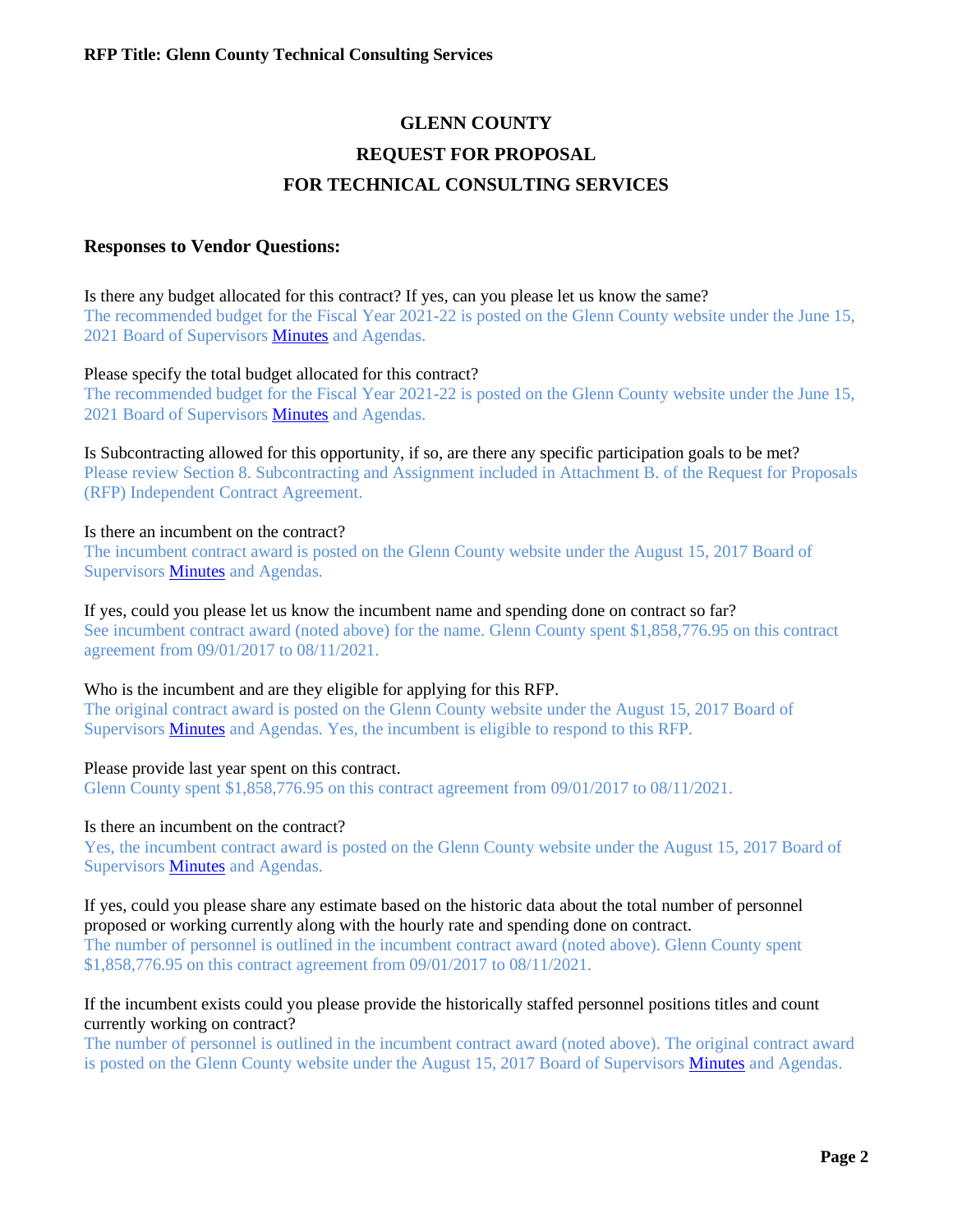# **RFP Title: Glenn County Technical Consulting Services**

#### What is the total number of resources who are currently working on this project?

The number of contract personnel resources is outlined in the incumbent contract award (noted above). The County has three full-time staff positions committed to this project.

#### Please let us know their position name and hourly rate?

Information Systems Analyst III, Information Systems Analyst II, and Program Manager. Schedule of Personnel Classes and Salary Ranges is posted on the Glenn County website under [Personnel Resources.](https://www.countyofglenn.net/dept/personnel/personnel-resources)

Is it entirely onsite work or can be done remotely to some extent / Does the services need to be delivered onsite or is there a possibility for remote operations and performance? See section 3. Project Scope of the Request for Proposals (RFP) for expected onsite requirements.

Does the services need to be delivered onsite or is there a possibility for remote operations and performance? See section 3. Project Scope of the Request for Proposals (RFP) for expected onsite requirements.

The website (https://www.countyofglenn.net/govt/bids) mentions the proposal submission date as 24th Aug and the same date is also mentioned on page 1 of the attached RFP document, whereas the table under Proposal Timeline on page 8 specify the submission date as 20th Aug. Which one is the correct date? Addendum #1 was issued on Friday, August 6, 2021, to modify the dates listed in section 6. Proposal Timeline.

On page 5 of the attached RFP document, the Question submission date is mentioned as 10th Aug 2021, whereas in the table on page 8 the Question Submission date is mentioned as Aug 6th. Which one should be considered? Addendum #1 was issued on Friday, August 6, 2021, to modify the dates listed in section 6. Proposal Timeline.

## No Attachment E is part of the RFP document. Can you please provide Attachment E, F and G as mentioned on page 5.

The Attachments listed in section 5. Proposal Process are to be provided by the Vendor submitting a response to this RFP. They will not be attached in the RFP as they will be unique to each Vendor. There is no specific format required for these documents.

Please provide documents for the below mentioned Attachments:

- a. Attachment 1
- b. Attachment B: Executive Summary and Addendum
- c. Attachment D: Vendor Application Form
- d. Attachment E: Cost Proposal Summary
- e. Attachment F: Other Information, if necessary
- f. Attachment G: IRS Form W-9 Request for Taxpayer Identification Number and Certification

The Attachments listed in section 5. Proposal Process are to be provided by the Vendor submitting a response to this RFP. They will not be attached in the RFP as they will be unique to each Vendor. There is no specific format required for these documents

How many vendors are expected to be awarded for this contract? One.

What are the holidays that The County of Glenn (County) observes? See our Glenn County website for the most current **Holiday Schedule**.

Do we need to incorporate wet Signatures in various Attachments mentioned in the RFP? We accept secure and verifiable electronic signatures, such as DocuSign, Adobe, etc.